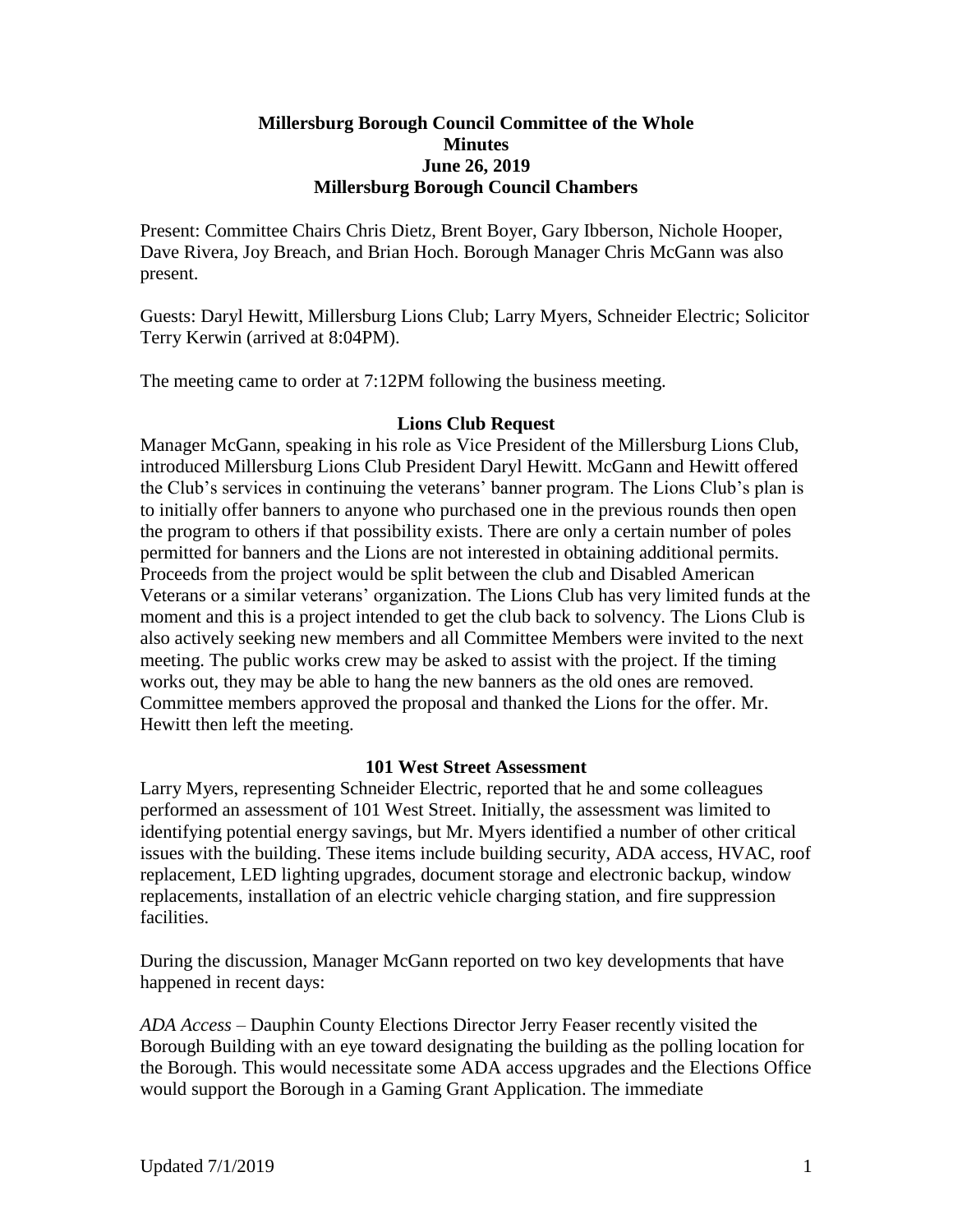improvements would be improved ramps and railings for the entrance and a vanaccessible parking space. There was also a brief discussion of upgrading the restrooms, though that was not included in the County's list of needs.

*EV Charging Station* – Chairman Boyer previously floated the idea of installing an electric vehicle (EV) charging station. McGann participated in a webinar presented by PSAB discussing the idea. Currently, there are grants available from DEP to cover some or all of the costs of such a facility. The Borough would be looking at a level 2 charging station to comply with the grant requirements. Several other Boroughs have already installed EV charging stations. McGann will be meeting with a representative of a supplier of EV charging stations on July 2.

Mr. Myers discussed all the items that should be addressed and asked Committee Members to review and advise if any items need to be prioritized. No cost projections are available at this time. Mr. Myers also discussed some funding options. A full report will be forthcoming for future discussion. Mr. Myers left the meeting at the conclusion of his business.

# **Executive Session**

An executive session for legal and real estate matters was held with Solicitor Kerwin and Manager McGann from 8:14PM until 8:43PM. Mr. Kerwin left at the conclusion of the executive session.

## **Extra Dumpster**

Committee Members approved a request to get an additional dumpster for the park season. The additional dumpster is needed to accommodate the additional trash being generated by the concession stand.

## **Ticketing System**

The Committee had previously floated the idea of handling citations for routine property maintenance violations with the equivalent of a parking ticket rather than a full citation filed with the magisterial district judge. Manager McGann participated in a PSAB webinar regarding this idea. According to the webinar, the Borough could adopt an ordinance stating which types of violations would be handled this way and outlining the appeal procedure. The Committee directed McGann to draft some ordinance language.

#### **Parking on Private Property**

Mayor Ibberson and Manager McGann raised some concerns about the current language in the property maintenance ordinance governing parking vehicles in yards/grassy areas. (See Section 305.8 of Borough Ordinance 1-17.) After some discussion, Committee Members decided that the intent of the provision is to prohibit parking in areas typically defined as a "front yard" only. No issues were identified with people who park in the "rear" of a property where a parking area might otherwise be located, even if the area is not paved or graded for parking. There was concern, however, about routine parking in backyards. McGann was directed to draft some proposed language to amend the ordinance. The Reamer Parking Lot is to be specifically exempted.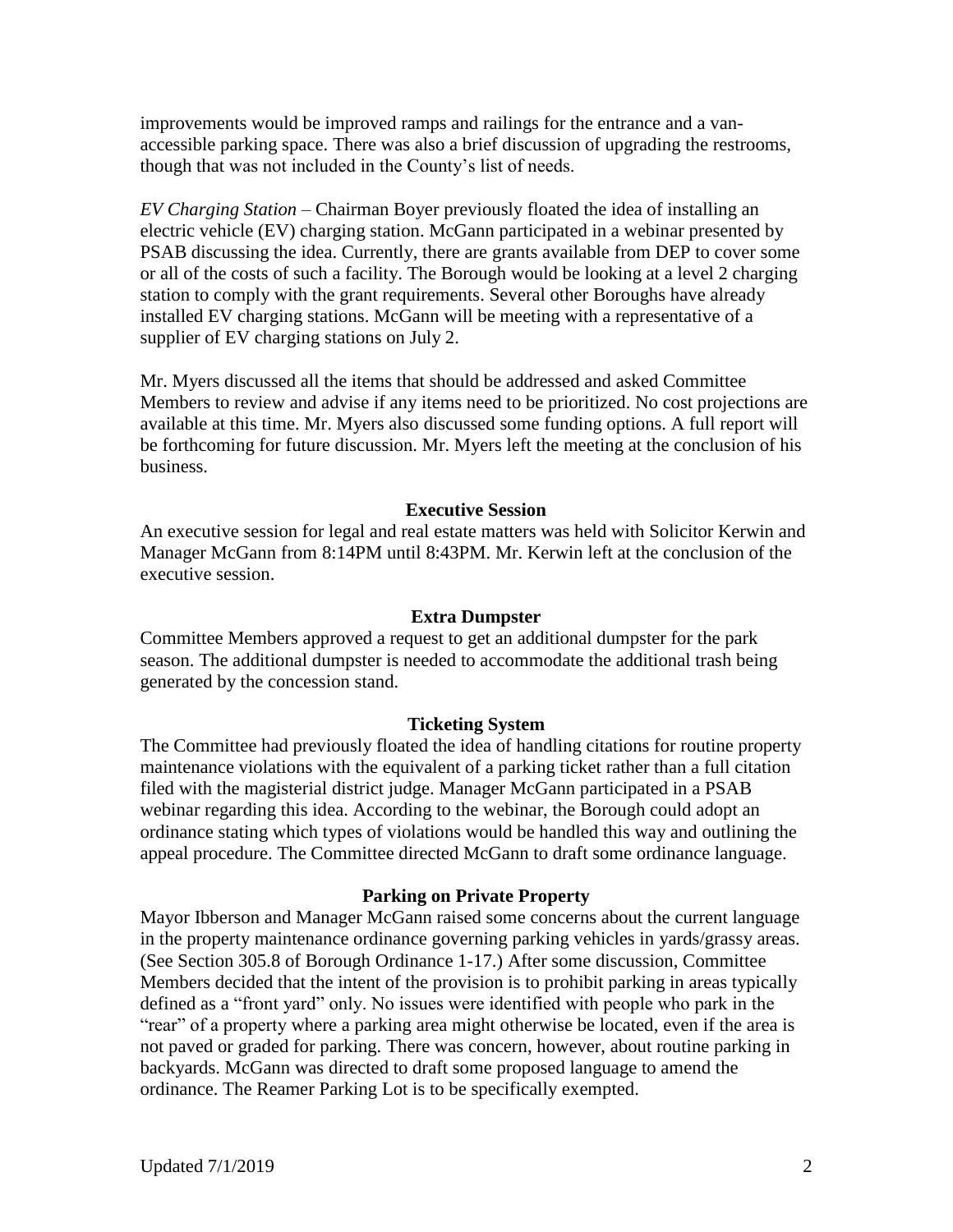# **Public Comment on Ferry Wall Permit**

The Army Corps of Engineers has opened the public comment period on rebuilding the ferry wall. Manager McGann drafted a proposed response in favor of granting the permit. The proposed statement highlights the importance of the Ferry and the Ferry Wall to Millersburg. Some edits were made to the proposed statement and McGann will submit the comments prior to the close of the public comment period.

# **Parking Sign to be Removed**

Family Practice Center has relocated from the Center Street location. Their reserved parking signs are to be removed. Manager McGann reported that he heard third-hand that FPC may be interested in reusing the signs at their new location. FPC may have the signs if requested since the company paid for the signs and the Borough has no further use for them.

# **Gaming Grant Follow Up**

A meeting has been scheduled for July 9 with the Dauphin County Infrastructure Bank. At this meeting, Manager McGann will propose the alternate idea for the State Street Storm Sewer project. This would change the scope of work from a pipe replacement to a culvert repair.

# **EV Charging Station**

Manager McGann elaborated on the EV Charging Station idea. He will be meeting with a representative from a company called ChargePoint, which has three-quarters of the North American market for these facilities. ChargePoint has an online map showing the location of every station they operate. Millersburg is in something of a dead zone. The closest stations are in the Harrisburg and Sunbury areas. It seems that Millersburg would be an ideal location. Committee members also reviewed a map of the existing electric services owned by the Borough. The most ideal spot in town appears to be at Veterans Park. Committee members want a system that would allow the Borough to charge for such a service. This project may be combined with an upgrade to the park in order to achieve a local match. McGann was directed to contact other locations in rural areas to get a sense of how heavily they are used.

## **ADA Access**

Manager McGann was directed to get some quotes for the upgrades requested by the County Elections Office. This would be for future consideration. If Council wants to pursue a Gaming Grant, we should have a decision at the July Council Meeting.

## **Capital Improvement Plan**

Chairman Dietz cautioned about planning too many large projects in a short time frame. This includes the various park upgrades, the replacement of the Pine Street Shed and the discussed upgrades to 101 West Street. McGann offered to develop a long-range capital plan.

## **Additional Items**

Additional information items were included in the Manager's report/agenda.